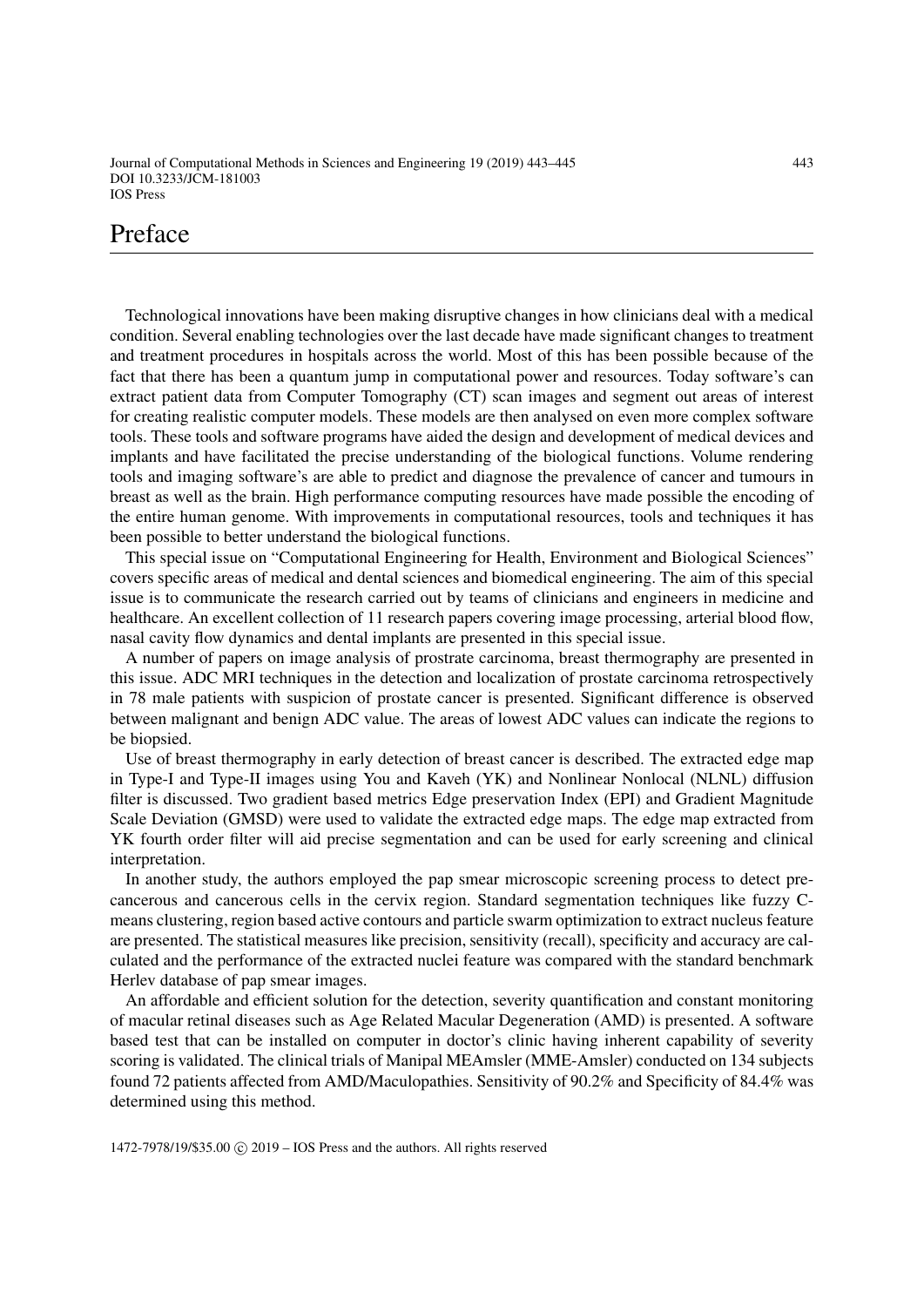## 444 *Preface*

Biological wastewater treatment is viewed as the most important and very complex unit processes in wastewater treatment. A CFD-based model is developed to study the velocity profiles of orbital biological system (OBS). The model is a very useful tool in view of the fact that the OBS has complicated hydraulic patterns that will always cause a high internal recycle flow or the cycling of mixed liquor throughout the system.

Computational methods are now finding increased application in dentistry and in medical fluid flow studies. Maxillary protraction with expansion is the recommended treatment modality for growing patients with cleft lip and palate. A 3D finite element model of a patient with unilateral cleft lip palate was simulated for maxillary protraction and expansion. The aim of this study was to analyse and compare displacement of the craniofacial structures for Facemask and Maxgym with and without expansion. The study concluded that Maxgym forces produce greater displacement than Facemask under all loading conditions. Maxgym can be used as an alternative to Facemask to treat midfacial deficiency.

The stress distribution of zirconia implant material with gold standard titanium is compared. Von-Mises Stress distribution and deformation in bone surrounding implant were also estimated. The authors show that zirconia implant demonstrated similar stress patterns and was comparable to titanium implant assembly.

Investigation of the airflow patterns and particle deposition in a healthy human upper airways is presented. A realistic 3-D computational model of the upper airways including the vestibule was developed using a series of CT scan images of a healthy human. The trajectory analysis approach was applied to study the particle transport and deposition for the model with and without mucous lining. The presented results revealed that the mucus layer can have significant impact on airflow analysis and there were noticeable differences in the amount of particle deposition in each models.

Pulsatile blood flow through human carotid artery using Computational Fluid Dynamics (CFD) is presented. The carotid artery model is segmented and reconstructed from the Magnetic Resonance Images (MRI) and the results of non-Newtonian (Carreau-Yasuda) model and Newtonian model were compared. Comparison of local shear stress magnitude showed that the shear thinning property of blood influences the Wall Shear Stress (WSS). The transient analysis results for both resting and exercise cases at constant systolic pressure of 90 mm of Hg agreed well with the available literature.

In healthy joints the cartilage surface coated with phospholipid multi-bilayers is governed by a boundary lamellar-repulsive hydration lubrication mechanism. The phospholipid bilayers of biological surface were investigated and friction testing was carried out. It was experimentally proved that phospholipid (PLs) bilayers with lamellar structure can act as an effective solid lubricant in friction and wear under biological test conditions.

We hope this special issue on "Computational Engineering for Health, Environment and Biological Sciences" benefits the interdisciplinary research areas in near future. In bringing out this special issue, we are grateful to all the authors for their exceptional contribution and the reviewers for their time and effort. We are indebted to Prof. George Maroulis, the Editor-in-Chief of Journal of Computational Methods in Science and Engineering for the opportunity to publish a collection of the conference proceedings.